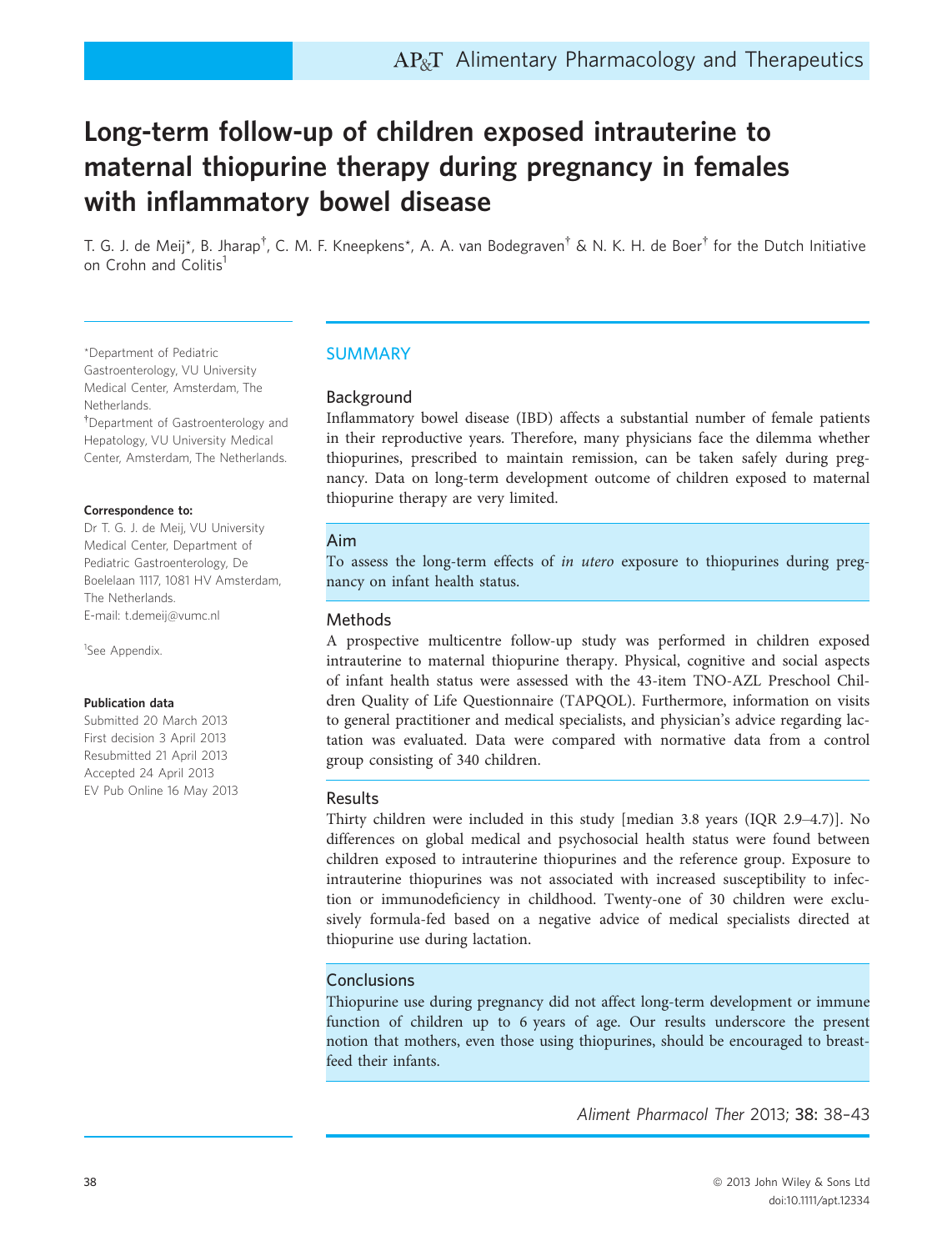## INTRODUCTION

The conventional immune modulating thiopurines mercaptopurine (MP) and its pro-drug azathioprine (AZA) are widely prescribed in inflammatory bowel disease (IBD) mainly to maintain clinical remission.<sup>1, 2</sup> As IBD affects significant numbers of female patients in their reproductive years,  $3, 4$  the dilemma whether thiopurines can be taken safely during pregnancy and lactation affects many patients and their treating physicians.<sup>5</sup> The US Food and Drug Administration (FDA) has classified MP and AZA as category D medications, indicating that thiopurine use in pregnancy may be acceptable, although foetal risk may exist.<sup>6</sup> Therapeutic benefit is clearly demonstrated, as active colitis or flare-up of disease during pregnancy is associated with low birthweight and prematurity.<sup>7, 8</sup> On the other hand, teratogenicity shown in animal studies and potentially serious neonatal complications reported in several case studies have raised concern about the detrimental effects of thiopurine (metabolites) on neonatal outcome. $9-13$  In recent (prospective) studies analysing the pharmacological aspects of thiopurine use during pregnancy and effects on birth outcome, it has been shown that thiopurine exposure is not associated with congenital abnormalities, but may increase the risk of preterm birth and neonatal anaemia.<sup>6, 14</sup> Studies concerning the safety of maternal thiopurine use in lactation have described that thiopurine use during breastfeeding is safe, despite the detectable (low) concentration of thiopurine metabolites in breast milk. Breastfeeding should therefore be recommended, considering its beneficial therapeutic effects for the nursing IBD mother. $15-17$ However, data on long-term effects of maternal thiopurine use during pregnancy on health status of children are limited to one (retrospective) small study, which showed no differences in infection rate in children breastfed by mothers receiving thiopurines for IBD as compared with children breastfed by mothers without immunosuppressive therapy.<sup>18</sup> Knowledge about longterm outcome is essential. Potential negative effects may have significant implications for the therapeutic strategy of pregnant IBD patients. Proof of the absence of negative effects may result in better compliance by decreasing fear of harm to the foetus and infant. $19-21$  The aims of this study were to assess the long-term effects of in utero exposure during pregnancy and by lactation to thiopurines on infant health status. This follow-up study was based on a cohort from a prospective multicentre study on pharmacological aspects and neonatal outcome of in utero exposure to conventional thiopurine therapy, as described by Jharap et  $al.^{14}$ 

## MATERIAL AND METHODS

In this study, we prospectively followed a cohort of neonates who participated in a multicentre study on pharmacological aspects and neonatal outcome of in utero exposure to conventional thiopurine therapy.<sup>14</sup> In this study, 31 neonates of 30 IBD patients on steady state AZA or MP treatment during the entire pregnancy were included between January 2006 and January 2011. Characteristics of the IBD patients are given in Table 1. Criteria for inclusion in this prospective study were as follows: age between 1 and 6 years, in utero exposure to thiopurines, and parental ability to understand and complete a Dutch questionnaire. Questionnaires were mailed between June 2012 and August 2012 to all 30 participants. Mailing was preceded by telephone contact to enhance participation.

For the assessment of quality of life of the children, we used the 43-item TNO-AZL Preschool Children Quality of Life Questionnaire (TAPQOL).<sup>22</sup> TAPQOL is a validated tool to assess physical, cognitive and social aspects of health status in preschool children (1–6 years), and enables detection of differences between healthy and less healthy children.23, 24 The child's functioning is assessed on 12 domains; gastrointestinal, dermatological, pulmonary, sleep, appetite, problem behaviour, mood, anxiety, energy level, communication (cognitive functioning), social functioning and motor functioning. TAPQOL is based on parental reporting, reflecting the child's health state in the last 3 months; the items on behaviour and functioning are based on comparison to healthy,

Table 1 | Characteristics of maternal IBD patients on steady state AZA or MP treatment during the entire pregnancy

| 30                  |
|---------------------|
| $30(27-33)$         |
| 24/6                |
|                     |
| 28                  |
| $\mathcal{P}$       |
| $1.93(1.46 - 2.23)$ |
| $0.94 - 1.32$       |
|                     |
| 6                   |
| $\overline{2}$      |
| $\overline{2}$      |
|                     |
| $\mathcal{P}$       |
|                     |

AZA, azathioprine; CD, Crohn's disease; MP, mercaptopurine; IBD, inflammatory bowel disease; IQR, interquartile range; UC, ulcerative colitis.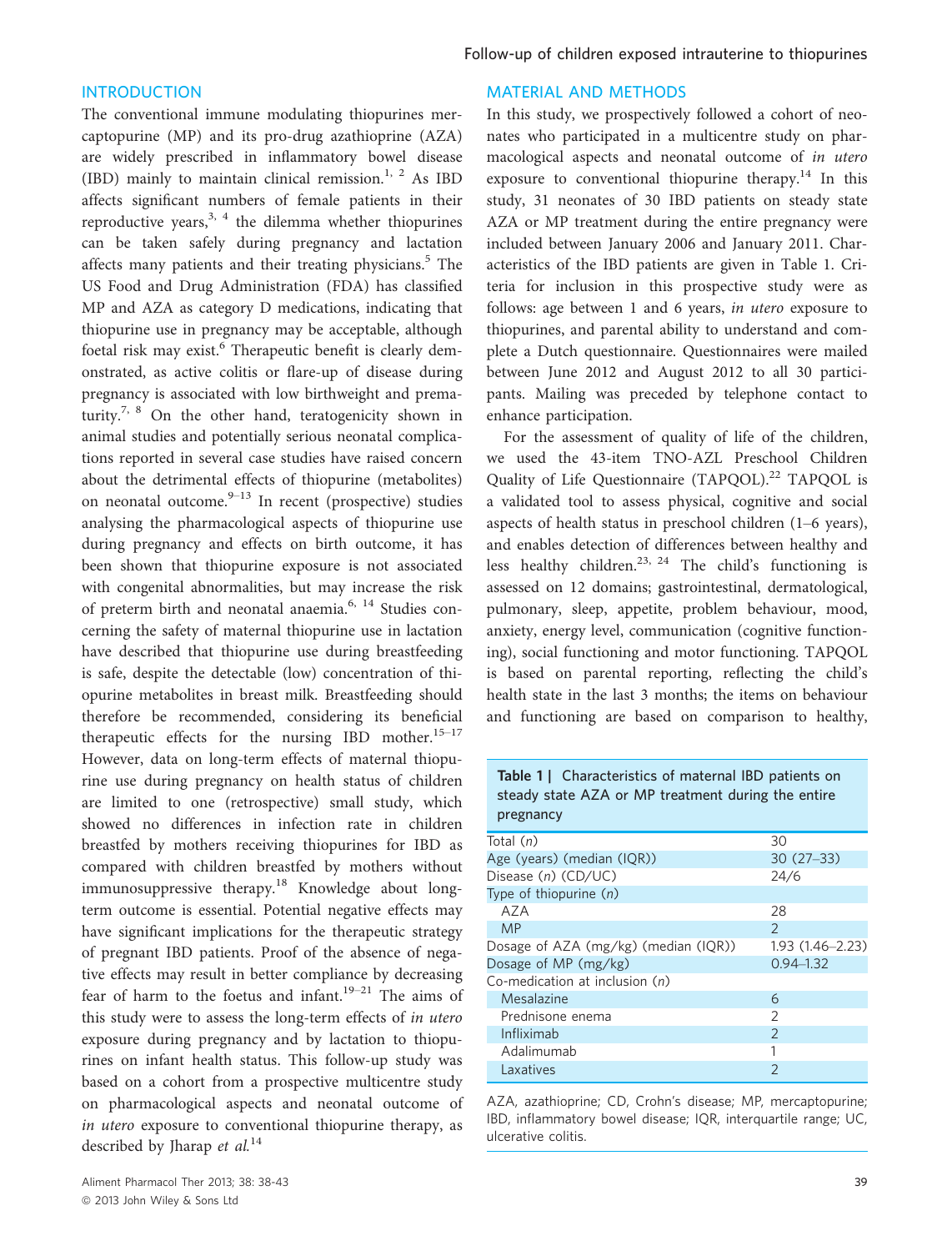age-matched children. Most questions consist of two sub-questions: the first one measuring the presence of health status problems or functional limitations, the second one assessing the impact of these health status problems or limitations on well-being. A syntax file provided by the authors of the TAPQOL is used to convert the raw TAPQOL scores to a 0–100 scale. Higher scores indicate better functioning in the relevant scale. Data were compared with normative data from a control group consisting of 340 Dutch children, provided by the authors of the TAPOOL.<sup>22</sup>

In addition to the TAPQOL questionnaire, parents were asked to provide information on the child's growth parameters, medication, visits to general practitioners (GP) in the 6 months prior to inclusion, frequency and reason for visits to medical specialists, laboratory investigations, physicians advice regarding lactation and potential side effects from vaccination (defined as fever >39.5°C, partial or complete loss of consciousness or seizures within a week after vaccination). Finally, parents were asked how they considered the general development of their child, compared with age-matched children.

## Ethical considerations

The study was approved by the Medical Ethics Committee of all participating hospitals. All parents signed the informed consent.

# **Statistics**

Data analysis was performed with the statistical Package for Social Sciences (SPSS, Chicago, IL, USA), Windows version 15.0. Descriptive statistics were used to describe the characteristics of the participating children in this study. TAPQOL scale scores were constructed with a syntax file provided by the authors of the TAPQOL before statistical analysis was done. Missing scores were handled according to the guidelines of the questionnaire. One-sample-sign and binomial tests were performed to assess whether the median of the TAPQOL scales scores of the children exposed to thiopurines differed from the reference group. Differences between study group and normative group were quantified by calculating the effect sizes. This was done by dividing differences in mean TAPQOL scale scores between the two study groups by the standard deviation of the scores in the normative group. According to the guidelines of Cohen, effect sizes of circa 0.1 were considered to be small, effect sizes of circa 0.5 moderate and effect sizes of approximately 0.8 large.<sup>24</sup> To compensate for multiple testing, a  $P$  value of <0.005 was considered significant.

## **RESULTS**

Thirty-one TAPQOL questionnaires were sent to 30 families. Twenty-seven families (90%) completed and returned the questionnaires. In three cases, the addressed family returned two questionnaires, one from the twins from the previous study and two from siblings in the age category of 1–6 years and also exposed in utero to thiopurines. A total of 30 children were eligible for evaluation. The median age was 3.8 years (IQR 2.9–4.7), the proportion of boys was slightly higher (57%,  $n = 17$ ) than girls. All children showed length-for-age and weight-for-length within the normal range  $(\pm 2 \text{ s.d.})$ . Infants exposed to thiopurines during intrauterine life did not differ from the control group in 11 of the 12 examined domains [gastrointestinal, dermatological, pulmonary, sleep, problem behaviour, mood, anxiety, energy level, communication (cognitive functioning), social functioning and motor functioning], but they had a significantly higher score with regard to appetite compared with controls (Table 2). Although the normative cohort used to generate the TAPQOL instrument differed significantly in age from our study population (median 2.5 years; IQR 1.8-3.2;  $P = 0.000$ ), analysis of an agematched cohort constructed out of the reference group did not influence the results.

| Table 2   TNO-AZL Preschool Children Quality of Life |
|------------------------------------------------------|
| Questionnaire (TAPQOL) scores of study group         |
| (children exposed to intrauterine thiopurines)       |
| compared with reference scores                       |

| Domain               | Study<br>group<br>$(n = 30)$<br>Mean<br>(s.d.) | Reference<br>group<br>$(n = 340)$<br>Mean<br>(s.d.) | Effects<br>size<br>(d) | P<br>value |
|----------------------|------------------------------------------------|-----------------------------------------------------|------------------------|------------|
|                      |                                                |                                                     |                        |            |
| Stomach              | 87.2 (15.6)                                    | 91.8 (13.8)                                         | 0.3                    | 0.08       |
| Skin                 | 87.2 (13.3)                                    | 91.7 (10.8)                                         | 0.4                    | 0.03       |
| Lung                 | 97.0 (9.7)                                     | 93.6 (16.2)                                         | 0.2                    | 0.3        |
| Sleep                | 90.1 (14.5)                                    | 82.3 (17.3)                                         | 0.4                    | 0.02       |
| Appetite             | 92.8 (10.4)                                    | 84.6 (13.2)                                         | 0.6                    | 0.001      |
| Liveliness           | 97.2 (10.8)                                    | 98.0 (8.0)                                          | 0.1                    | 0.6        |
| Positive mood        | 97.8 (7.2)                                     | 98.7 (6.5)                                          | 0.2                    | 0.5        |
| Problem<br>behaviour | 73.6 (19.0)                                    | 67.7 (15.3)                                         | 0.4                    | 0.05       |
| Anxiety              | 78.9 (18.0)                                    | 77.8 (17.9)                                         | 0.03                   | 0.9        |
| Social               | 96.1(9.5)                                      | 91.3(15.3)                                          | 0.3                    | 0.1        |
| Motor                | 98.5 (4.8)                                     | 98.5 (4.4)                                          | 0.01                   | 0.9        |
| Communication        | 96.2(6.7)                                      | 91.7(9.9)                                           | 0.5                    | 0.01       |

To compensate for multiple testing,  $P$  values of <0.005 are considered significant.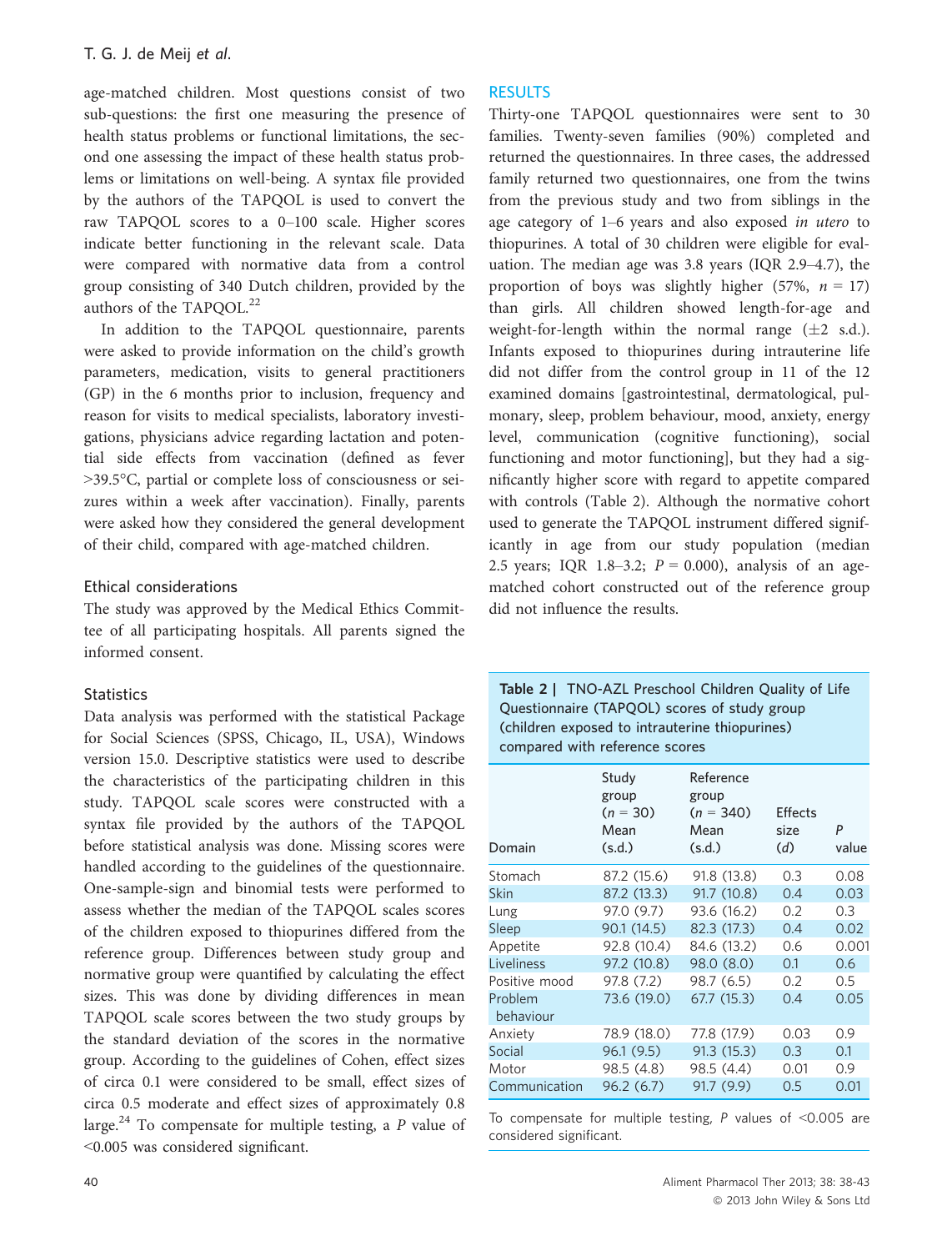Regarding visits to the general practitioner in the 6 months prior to inclusion, no statistically significant differences were seen between those who were exposed to thiopurines vs. those who were not (study group 47%, reference group 53%,  $P = 0.53$ ). Reasons to visit the general practitioner in the study group reflected minor medical disorders, such as eczema, feeding problems, constipation and upper respiratory tract infections. At the time of completing the questionnaire, nine children used medication for these problems (proton pump inhibitor,<sup>2</sup> oral laxatives,<sup>3</sup> topical corticosteroids<sup>2</sup> and salbutamol inhalator<sup>2</sup>). No severe infections, defined as infections requiring intravenous treatment or that led to hospitalisation, nor malignancies were reported.

Since birth, 50% of the children (15/30) were referred to a paediatrician, four for regular follow-up related to prematurity and one each for suspicion of neurofibromatosis I (not confirmed by DNA analysis), respiratory syncytial virus infection, acute gastroenteritis, upper respiratory tract infection with dyspnoea, gastro-oesophageal reflux disease, food allergy, developmental dysplasia of the hip, constipation, lipoma, suspicion of urinary tract abnormality (not confirmed) and recurrent upper respiratory tract infections. Information on frequency of referrals to medical specialists of children of the reference group was not available. Laboratory investigation was performed in nine children; no signs of myelosuppression or liver test abnormalities were reported. All children but one complied to the Dutch vaccination schedule (including vaccination against diphtheria, tetanus, pertussis, polio, Haemophilus influenzae type b, pneumococcal disease, measles, mumps, rubella, from which the last three mentioned are live attenuated vaccines), none of the vaccinated children experienced serious side effects.

The majority of this study group, 21 of 30 children, was exclusively formula-fed following a negative advice of a medical specialist directed at thiopurine use during lactation. Two children were already weaned within 3 months after birth for the same reason. Mean duration of breastfeeding in the nine breastfed children was 7 months (range, 3–13 months). No statistically significant differences were found in any of the 12 TAPQOL domains between breastfed and formula-fed children.

All parents except one considered the general development of their child as nondeviant compared with age-matched children. One child was considered excessively active, according to the parents in line with a

suspected attention deficit disorder, but medical consultation had not been taken place to evaluate this problem.

## **DISCUSSION**

To our knowledge, this is the first prospective study evaluating the long-term development of children exposed intrauterine to thiopurine (metabolites) during pregnancy. Physical, social and psychological aspects of the development were assessed by TAPQOL, a validated 43 item questionnaire covering 12 domains, extended with questions directed at consumption of medical care, lactation and potential serious adverse reactions to vaccinations. Our results suggest that in utero exposure to thiopurines is not associated with negative effects on long-term childhood development or susceptibility for infectious disease.

## Thiopurines and neonatal outcome

Jharap and colleagues recently demonstrated that the foetus of mothers using thiopurine therapy for inflammatory bowel disease is exposed in utero to pharmacologically active 6-thioguanine nucleotides (6-TGN), with a strong correlation between maternal and foetal 6-TGN levels.<sup>14</sup> It was therefore recommended to monitor maternal thiopurine metabolite concentration during pregnancy, to confirm compliance and to avoid potentially toxic foetal 6-TGN levels. $^{14}$  Potentially serious neonatal complications of thiopurine exposure have been reported in several case studies, including myelotoxicity, immunosuppression, neonatal infections, severe combined immune deficiency and hypogammaglobulinemia.<sup>9-12</sup> Furthermore, several studies have investigated whether maternal MP and AZA usage was associated with congenital malformations and preterm birth, but results are heterogeneous and contradictory.25–<sup>27</sup> In a recent systematic review and meta-analysis on the effects of thiopurine exposure on three birth outcomes (low birthweight, congenital abnormalities and preterm birth), it was concluded that thiopurine exposure was not associated with low birthweight or congenital abnormalities, but was associated with preterm birth.<sup>6</sup> The results of the recent study of Jharap et al., showing no increased prevalence of low birthweight, major congenital abnormalities and preterm birth, were not included in this systematic review.<sup>14</sup>

## Breastfeeding

Traditionally, breastfeeding by IBD patients on thiopurine therapy has been discouraged because of theoretical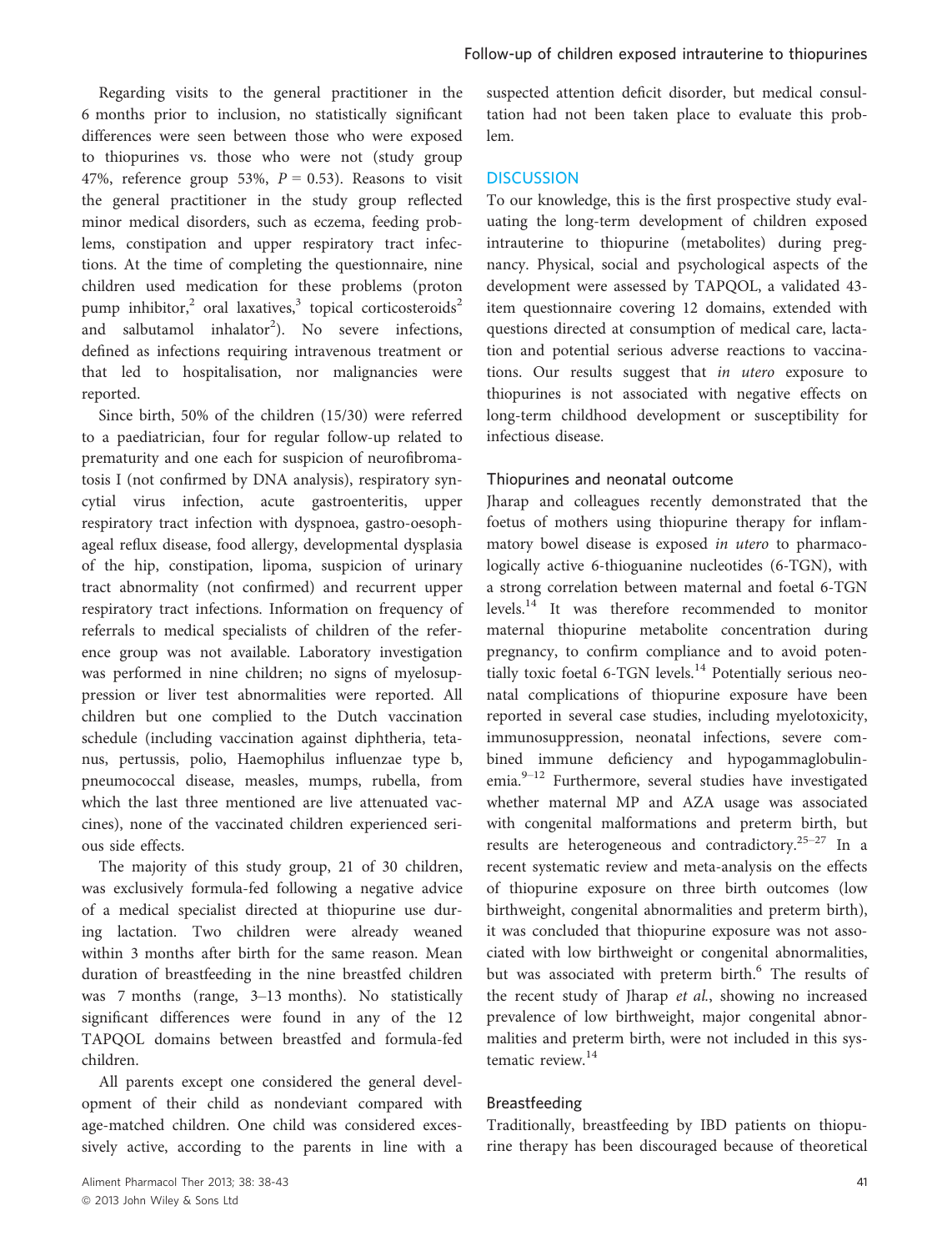risks of bone marrow suppression, vulnerability to infection and pancreatitis.<sup>15</sup> Recent studies, measuring drug levels in human milk and infant blood, $15-17$  all conclude that concentrations in breast milk are low, that breastfeeding by thiopurine appears to be safe, and that breastfeeding should, even in this population, be recommended because of its beneficial effects.<sup>28</sup> Despite this consensus of the European Crohn's and Colitis Organization (ECCO), still relatively few IBD-suffering mothers breastfeed their infants, in particular when using thiopurine derivatives. This may reflect maternal fear for potential detrimental effects to the infant.<sup>29</sup> In this study, the majority of infants (77%) were withheld from breastfeeding following a negative advice from a medical specialist regarding thiopurine use and concurrent lactation. We found no statistically significant differences between the breastfed and formula-fed children with regard to TAPQOL scores in any of the 12 domains, but it has to be taken into account that the number of breastfed children is small to draw firm conclusions. However, in line with the current consensus, our findings underline the recommendation that mothers using thiopurines should (also) be encouraged to breastfeed their child.

## Long-term follow-up

Information on the long-term developmental outcome of infants exposed to thiopurines during pregnancy is scarce. A recent study compared infection rates in 15 breastfed children by mothers receiving AZA (median dosage 150 mg/day) for IBD, with 15 children breastfed by mothers without immunosuppressive therapy. Assessment was performed by questionnaires at the mean ages of 3.3 and 4.7 years respectively. No differences were found in infection rates between the two groups, and all infections reported were childhood diseases as commonly seen in the general population.<sup>18</sup> In this study, only one of 30 children had been admitted to the hospital, because of dehydration complicating viral gastroenteritis. No differences were found between the two groups regarding visits to general practitioner during the last 6 months prior to inclusion. Since birth, 50% (15/ 30) of the children had visited a paediatrician because of a wide range of indications, none of them being linked to congenital abnormalities or suspected immune disorders. None of the children had suffered serious infections, adverse vaccination reactions or malignancies, although the number of infants in our study is limited and follow-up is obviously too short to draw definitive conclusions with regard to tumorgenicity. At birth, 60% of all children had mild anaemia, most likely caused by the maternal thiopurine use.<sup>14</sup> However, this was not related to clinically relevant haemodynamic symptoms, reflected by normal Apgar scores directly after birth in all cases. Follow-up of haemoglobin levels has not been performed routineously. In nine children, laboratory investigation was done for different indications; no signs of myelosuppression or liver test abnormalities were reported. Our results show that exposure to intrauterine thiopurines is not associated with increased susceptibility to infection or immunodeficiency in childhood. Furthermore, no relevant differences were found between children exposed to intrauterine thiopurines and the reference group on global medical and psychosocial health status. This is in line with the parents reported perception of their child's general development. Our results have to be confirmed in studies with larger number of infants.

In summary, thiopurine use during pregnancy and lactation did not affect long-term development or immune function of children up to 6 years of age. There is no direct medical reason to change thiopurine medication in IBD patients just because of pregnancy. The results of this study underscore the present, but usually denied, notion that mothers using thiopurines should be encouraged to breastfeed their infants, a notion that should be more acknowledged among medical specialists.

## AUTHORSHIP

#### Guarantor of the article: T. G. J. de Meij.

Author contributions: T. G. J. de Meij, B. Jharap, A. A. van Bodegraven and N. K. H. de Boer performed the research. T. G. J. de Meij, B. Jharap, A. A. van Bodegraven and N. K. H. de Boer collected and analysed the data. T. G. J. de Meij, B. Jharap, C. M. F. Kneepkens, A. A. van Bodegraven and N. K. H. de Boer designed the research study and wrote the article. T. G. J. de Meij, B. Jharap, C. M. F. Kneepkens, A. A. van Bodegraven and N. K. H. de Boer contributed to the design of the study. All authors approved the final version of the manuscript.

## ACKNOWLEDGEMENT

Declaration of personal and funding interests: None.